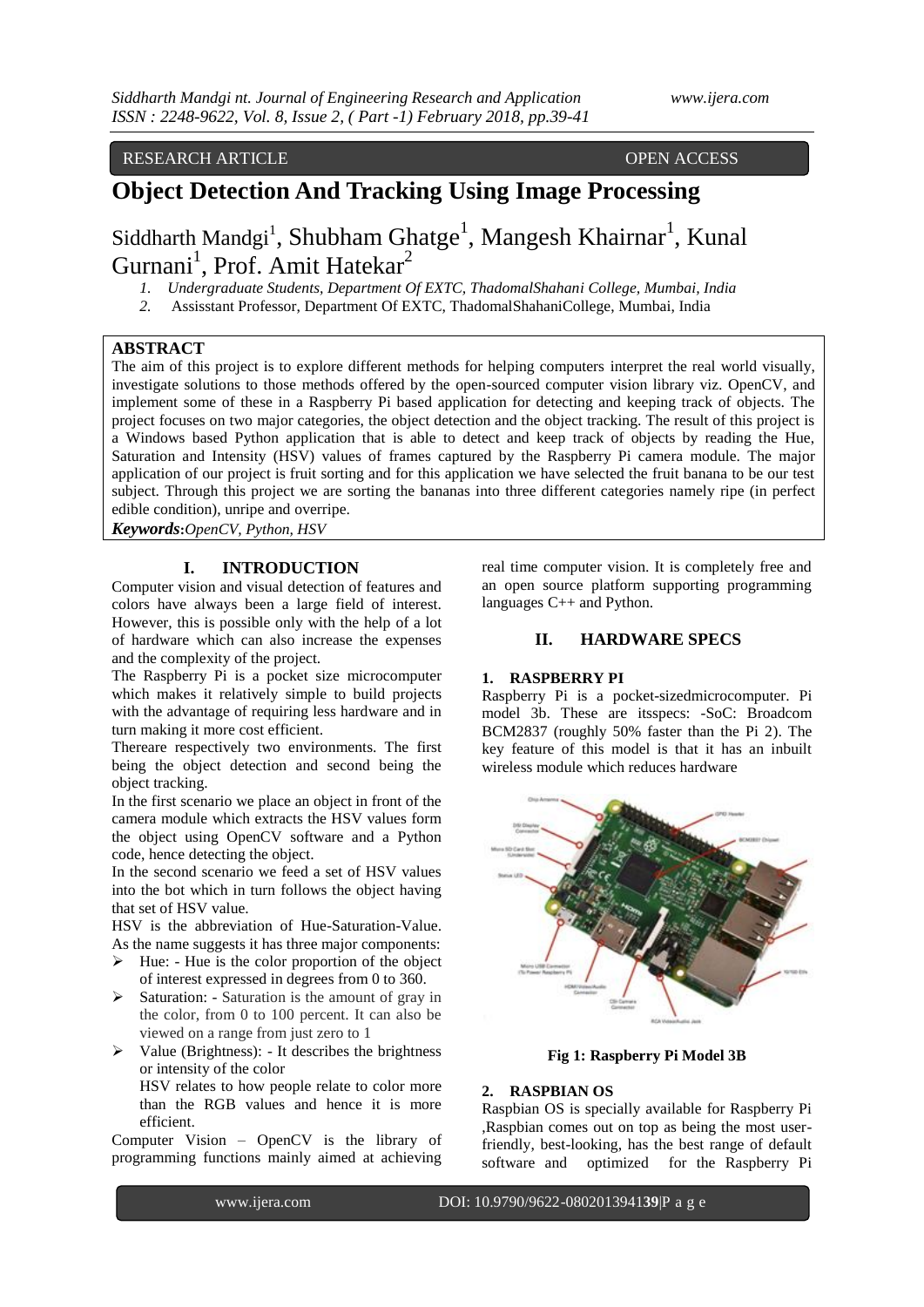hardware. Raspbian is a free operating system based on Debian (LINUX).

#### **3. PYTHON**

Created in late 1980"s, python is a high level, multipurpose, programmer - friendly language. It has a huge compendious standardlibrary. Its ease of use helps to integrate systems effectively.

#### **4. NUMPY**

It is a library for Python used tohandle large multidimensional arrays and matrices. It is open source with an active community.

#### **5. OPENCV**

OpenCV is an image processing library written in optimized C/C++.It uses multi core processing. It supports various platforms like Windows, Linux, Mac Os.It paves way for using different languages like Java, Python, C++,C.[7]

#### **6. WEBCAM**

A webcam is video camera that feeds or streams its image in the real time to our computer through a computer network. When captured by the computer, the video stream may be saved, viewed or sent on to other networks via systems such as the internet. [6]



**Fig 2: Frontal Opal Camera**

# **ALGORITHM**

**Step1**: Capture live video.

**Step 2**:Processing the frames. This step includes converting the individual frame captured in the video feed from BGR to HSV

**Step 3**: The HSV image is split intop its respective components into Hue, Saturation, Intensity(Value)

**Step4**: Setting the HSV range using trackbar to set the region of interest in the frame

**Step5**: Image Segmentation is based on the ranges of Hue, Saturation,Intensity and then the operation ofthresholding is performed to get the final detected image using bitwise "AND"



**Fig 3: HSV values of a given object**

**Step6:** Using Morphological transformation we can remove noise and isolate the region of interest (ROI).

**Step 7**: Object is tracked by calculating its centroid of the final detected object . Centroid is found using moments which is used to detect the actual position of the object.

# **III. RESULT**

The project is able to categorize bananas into different categories by analysing different variations in the state of appearence based on HSV values of bananas skin for future enhancement



**Fig 4: Perfectly Ripe**



**Fig 5: Not Adequately Ripe**